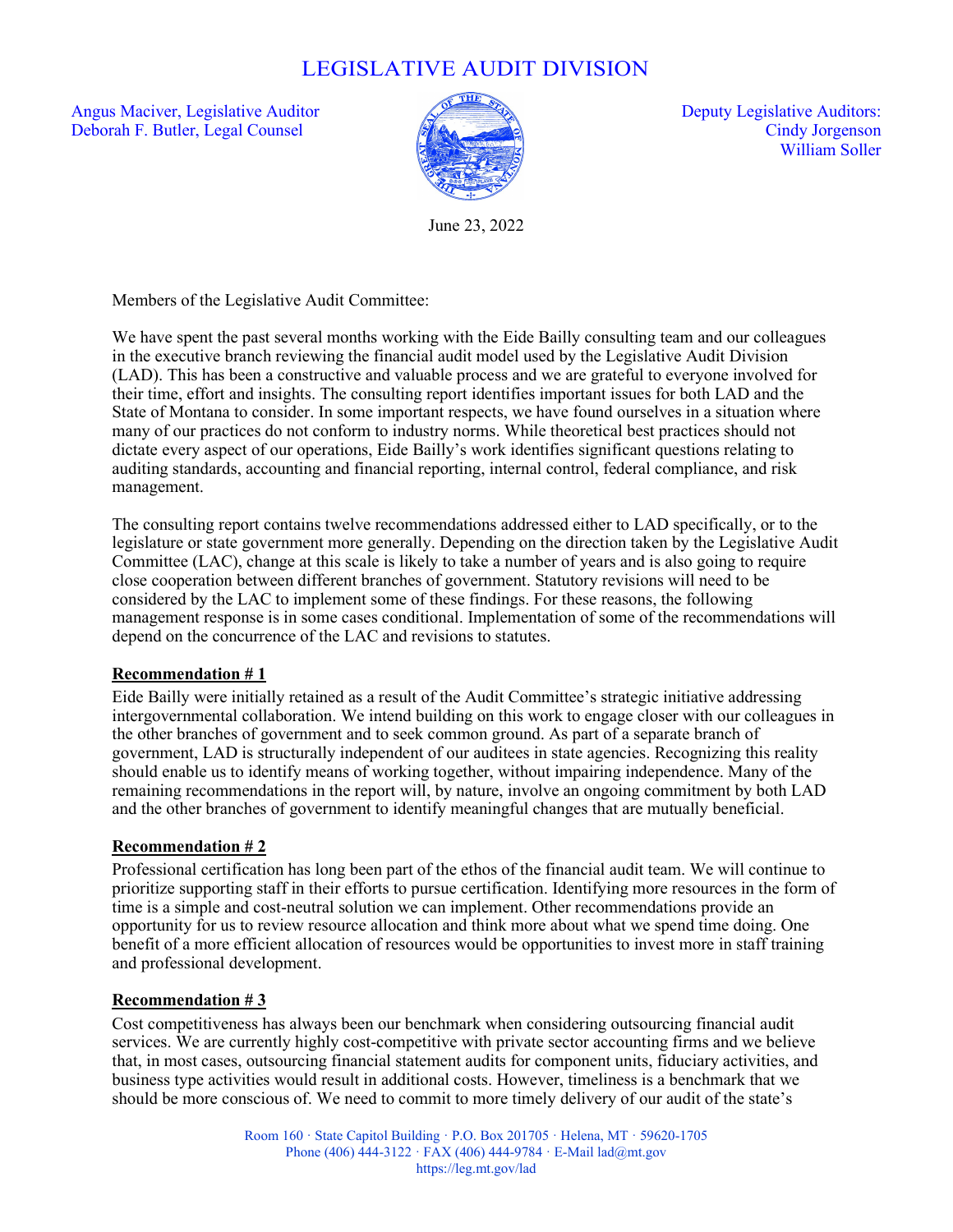Annual Comprehensive Financial Report (ACFR). Beginning next fiscal year, we will provide the Legislative Audit Committee with specific expectations for timeliness. Achieving these expectations will involve a degree of cooperation with the audited agencies, but it is incumbent on us to set the tone for this effort going forward.

## **Recommendation # 4**

Our current approach to federal compliance testing does not result in timely reporting. With federal funds now comprising almost half of total state revenue, Montana needs to aspire to becoming a low-risk auditee, which means we need to expand federal testing coverage and integrate this work more seamlessly in the state's risk management approach for federal funds. The financial audit team is currently completing a review of the estimated additional costs associated with an annual Single Audit. However, this analysis will need to be considered together with other changes and these will depend on the direction ultimately chosen by the LAC and endorsed by the legislature through statutory changes.

#### **Recommendation # 5**

LAD has made significant investments in pay competitiveness over recent years. These efforts have been supported by the legislature through the appropriations process. However, we do recognize that although we have been able to remain competitive at entry levels, we still have ground to make-up at the manager level and above. The legislative branch has recently completed a market compensation survey and we are working with the branch HR manager to implement any needed changes in our pay plan. These efforts will focus more attention and resources on retention of more experienced staff than has previously been the case. Our budget request supporting these changes will be subject to review and approval by the LAC.

#### **Recommendation # 6**

LAD agrees in principle with the concept of developing a defined staff position focused on quality assurance and professional practice issues. In particular, a staff role that could work more closely with audited agencies on practice issues is a valuable concept. We have already developed a position description focused on advanced quantitative methodology and we are currently assessing how this role could also supplement existing quality assurance efforts within LAD. We will work with the LAC over the next few months to make decisions about reallocation of existing resources and/or appropriations requests in relation to this finding.

## **Recommendation # 7**

Our training budget has seen moderate growth in recent years, but we are below the needed level of resources identified by Eide Bailly. As part of our budget request for the upcoming biennium, we will put forward a proposal to make permanent an additional \$20,000 in annual funding that is currently assigned as one-time-only resources for IT and technical training. Combined with some reallocation of existing operating authority, these modest additional investments will help us achieve the recommended level of funding for training and professional education. Our budget request supporting these changes will be subject to review and approval by the LAC.

#### **Recommendation # 8**

Although this recommendation is addressed more generally to state government, we agree in principle with the concept of codifying expectations for internal control systems and internal audit functions. A statutory basis for these activities is a common feature we see in other states, but that is currently lacking in Montana. Even where our state agencies do have well-developed internal controls and internal audit teams, these lack a statutory basis and guidance that would help our office integrate these assurances in our work. We believe many resources already exist in the other branches of government that could contribute to improving internal control systems and internal audit functions. What is needed is a broadbased commitment to standardization and institutionalization of these important management practices. Working with the LAC, we will provide whatever support is necessary to push this effort forward.